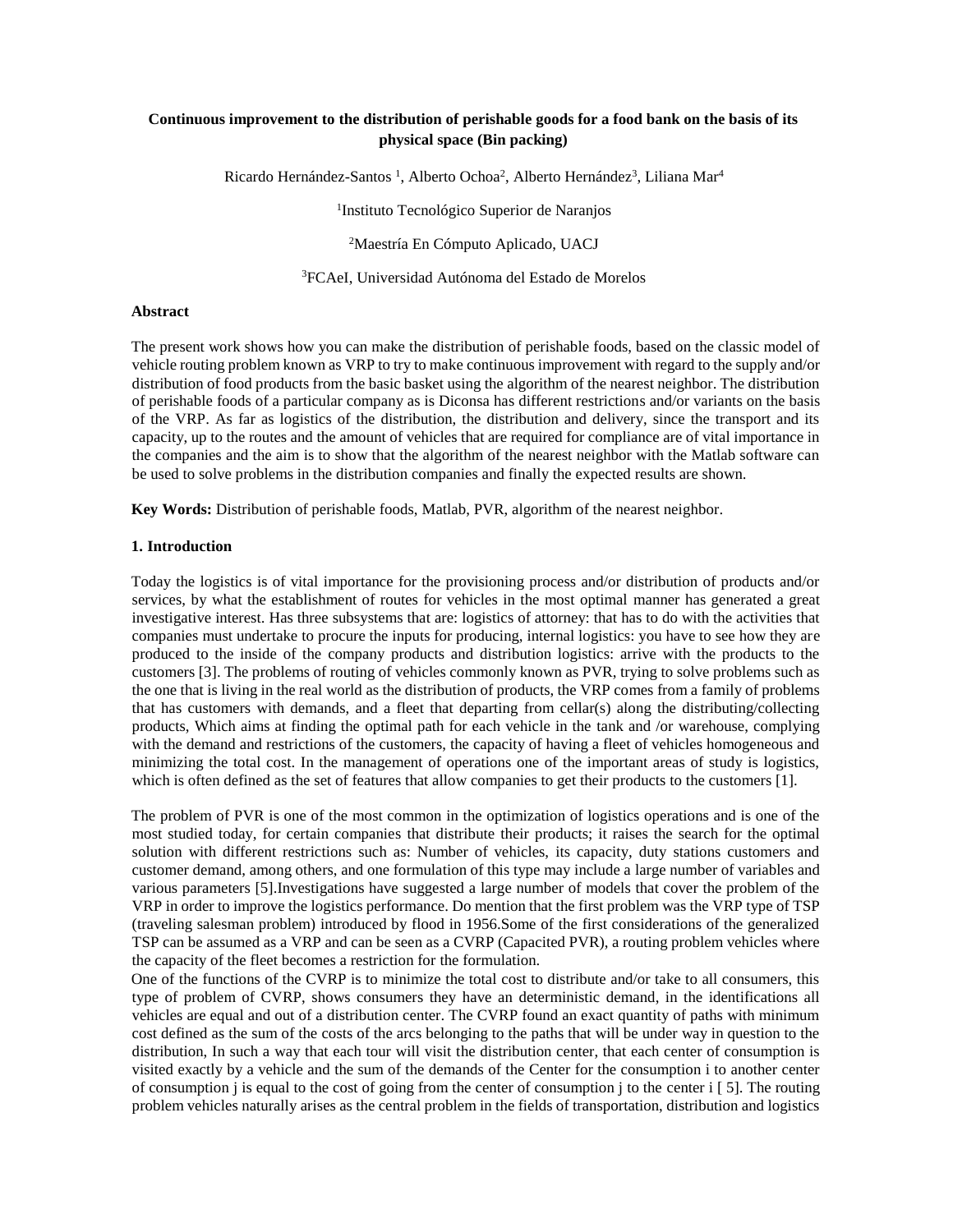and distribution of the food bank of the perishable products of a fleet of vehicles based on its physical space (bin packing), it is essential knowing their restrictions to distribute these products. Such is the case of the company Diconsa, a company that is majority state, which belongs to the Social Development Sector and that has the purpose of helping to overcome the food poverty, through the supply of commodities and complementary to rural locations of high and very high marginalization.

It mentioned a list of products that are called (basket), which are: corn, table salt, beans, oats, rice pasta to soup, standard sugar, wheat flour, corn flour, chocolate powder, edible vegetable oil, Biscuits Marias and topiary, Tuna, laundry soap, sardine, soap, milk powder, toilet paper, canned Chiles, detergent powder, soluble coffee and toothpaste [10]. There are several basic baskets, since various institutions, both public and private, can generate and generate their own baskets and, depending on the purpose of the same can be classified as: a) real baskets. Compiled from surveys on what people consumed daily and serves for the changes in the purchasing power of wages and b) recommended baskets. Developed to indicate what to consume in order to achieve a certain social welfare. The basic food basket, understood as a subset of the products included in the calculation of the National Consumer Price Index, is a set of 82 products, which are determined on the basis of the National Survey of Household Income and Expenditure (ENIGH), by the Institute National of Geographic e Informatic (INEGI) [9].

Today, many institutions have problems to optimize and it is necessary the use of computational tools to solve these problems, which are able to adapt to different scenarios and get good results without consume high volumes of resources. This distribution will take you to have transport problems and to find a distribution in such a way as to cover the demand of all customers within a certain number of routes [8]. However, there are times that the allocation of the routes does not always lead to find the kittens already costs in the majority of cases the problems are addressed without taking into account the optimization of the space within each vehicle based on the accommodate the objects and/or articles that are transported, which is accomplished by using the cvrp method [8]. Unos de los problemas de optimización es la distribución de objetos en contenedores comúnmente conocido BPP, que por sus siglas en ingles se denomina Bin Packing problem y la asignación de carga será representada como un BPP [4]. Bin packing or BPP (bin packing problem), is to pack n items indivisible, pesos  $w_i$  concrete, in the shortest possible number of boxes of finite capacity c.

In this issue of packaging there are numerous variants, it is understood is that it wants to minimize the ability of a specific number of boxes, can be seen at two or three dimensions, etc. On the other hand mention that the BPP has numerous applications in the present because it allows you to make, among other situations, the loading of trucks with weight limitations, storage situations, and the design of pages of newspapers, among others [7]. MATLAB was developed in 1984 by Jack Little and Cleve grind those who founded the company The Mathworks, inc. In Natick, Massachusetts [2]. MATLAB is a powerful system of very high level designed for technical computation in same environment very easy to use calculations, displays and programming. Some of the most common uses of computing technical are: Mathematical calculations, algorithm development, modeling and simulation, data acquisition, data analysis, obtaining graphics, development of graphical user interfaces, graphical programming with Simulink and interface with spreadsheets.

Matlab is the acronym stands for Matrix Laboratory and was originally developed to perform operations with matrices. As well it can also be seen as a powerful programming language called language-m and an editor are associated with Matlab. To the program files generated with this language they are known as files-m. This programming language-m more powerful than languages such as FORTRAN, C, C, C#, Basic, or Visual Basic, to mention some [2].

## **2. Mathematical Modeling of the VRP**

The mathematical model most commonly used to represent this problem was proposed by Miller-Tuckin Zemlin: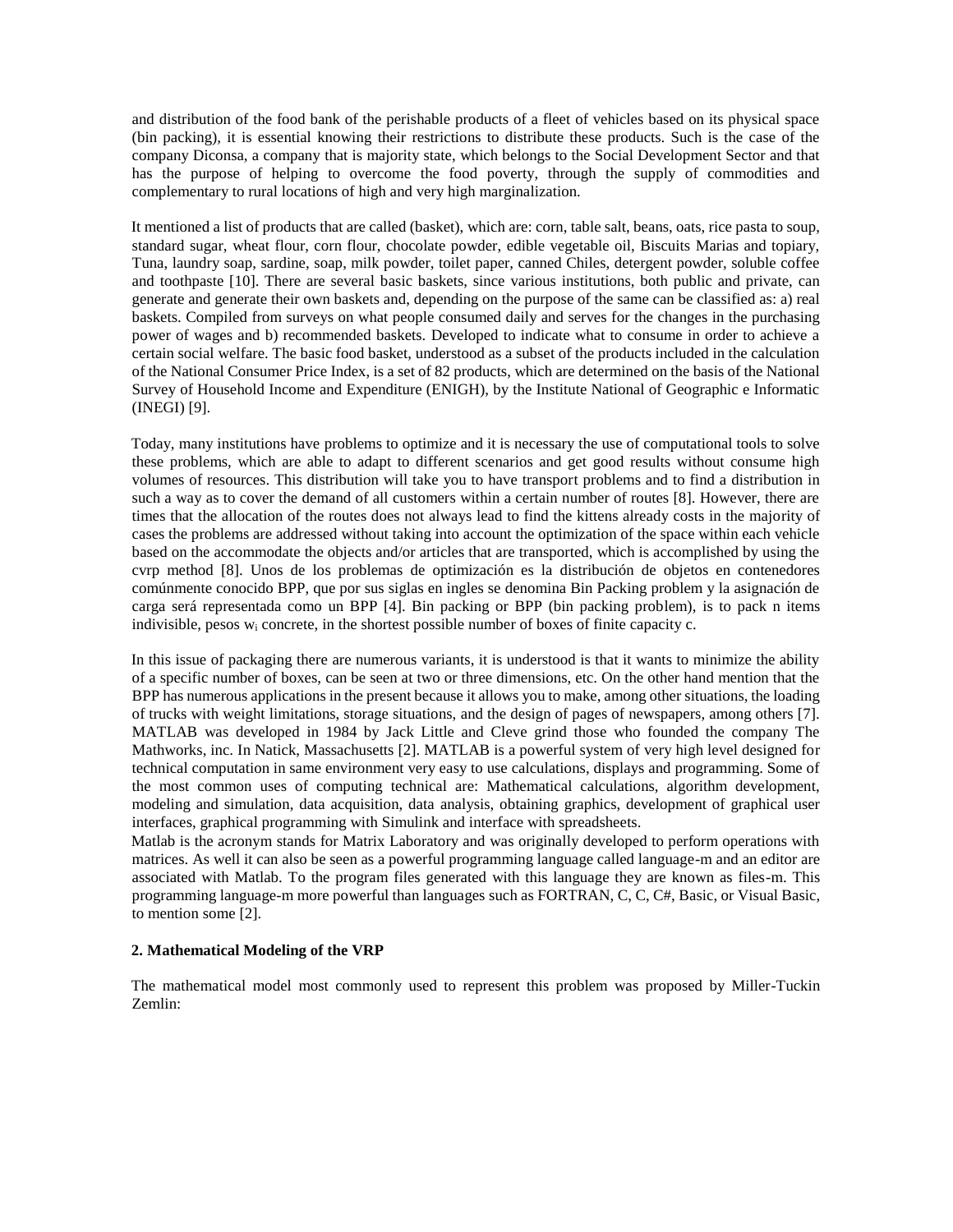$$
(CVRP)\min\sum_{i\in V}\sum_{i\in V}cijxij\tag{1}
$$

$$
s.t. \sum_{i \in V} xij = 1 \qquad j \in V \setminus \{0\} \tag{2}
$$

$$
\sum_{i \in V} xij = 1 \qquad i \in V \setminus \{0\} \tag{3}
$$

$$
\sum_{i \in V} x i 0 = K \tag{4}
$$

$$
\sum_{i \in V} x0j = K \tag{5}
$$

$$
uj - ui + C(1 - xij) \ge dj \quad i, j \in V \setminus \{0\}, i \ne j \tag{6}
$$

$$
di \le ui \le C \qquad \qquad i \in V \setminus \{0\} \tag{7}
$$

$$
xij \in \{0,1\} \qquad \qquad i \in V \setminus \{0\} \tag{8}
$$

The routing problem vehicles is composed of two major types of very complex decisions which is the allocation of customers to vehicles and establish the proper sequence of visit to the clients who must perform a seller or vehicle (traveling salesman problem or TSP).



**Figure 1.** Simple solution of a VRP.

Some variants of the VRP are: [6].

- CVRP, Routing problem Vehicles with Capacity
- **MDVRP, Routing problem Vehicles with Multiple Deposits**
- **•** VRP periodic (PVRP)
- **SDVRP, Routing problem delivery vehicles Divided**
- SVRP, Routing problem Vehicles Stochastic
- VRPPD, Routing problem Vehicles with pick ups and deliveries
- VRPB, Routing problem Vehicles with Backhaul
- VRPTW, Routing problem Vehicles with time windows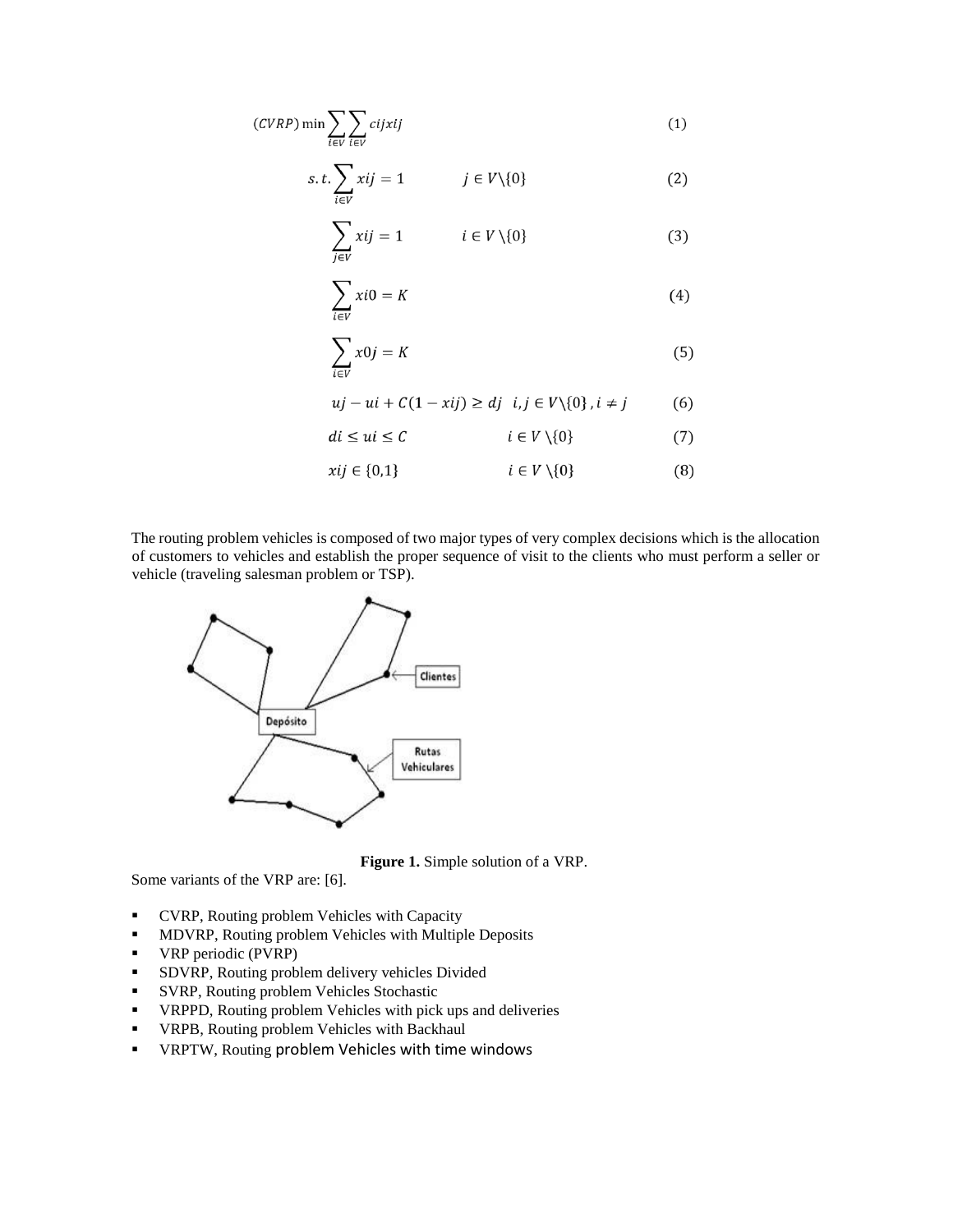Due to the type of problem is CVRP selection for the distribution of a food bank to distribute food products from the basic basket in delegations margins Guerrero state.

## **3. Methodology**

The algorithm of the nearest neighbor was first introduced by J. G. Skellam, which used half of the instances observed to determine if the data are grouped together. The bulk of the work done for this algorithm was made by P. J. Clark and F. C. Evnas in 1954 and was in computer science, one of the first algorithms used to determine a solution to the problem of the traveller. As a general rule, if the last steps in the path are comparable in length to that of the first steps, the route is reasonable; if these are much higher, then it is likely that there are much better roads.

## **4. Algorithm of the nearest neighbor**

```
NumberOfRoutes=n 
TotalDistance=TotalDistance 
img = imread ('mapa.jpg.png'); % \leq = File name of your map
min_x = 0; max_x = 100; min_y = 0; max_y = 100;
x=Problem (:,2); y=Problem (:,3); figure x\_min = min_x;
x_max = max_x; y,min = min_y; y_max = max_y;
imagesc ([x_min x_max ], [y_min y_max], img); 
%Colouring Line 
for tyt=1: n 
hold on 
   shortestPath=Routes{1,tyt}; 
colour=mod(tyt,6); 
xd=[x(shortestPath)]; 
yd=[y(shortestPath)]; for 
i=2:length(shortestPath)-1 
        text(xd(i),yd(i),['Comedor A. ',num2str(shortestPath(i))]); 
end 
  text(xd (1), yd(1), [<sup>'</sup> Banco De Alimentos ']); if
\text{colour} == 1 plot (\text{xd},\text{yd},\text{'-})cs','LineWidth',2,'MarkerEdgeColor','k',... 
           'MarkerFaceColor','g',... 
           'MarkerSize',10) 
       Plot(x(1),y(1),'MarketEdgeColor','k',... 'MarkerFaceColor','k',... 
'MarkerSize',10) 
hold on elseif colour==3 plot(xd,yd,'-
ys','LineWidth',2,'MarkerEdgeColor','k',... 
           'MarkerFaceColor','y',... 
'MarkerSize',10) 
plot(xd(1),yd(1),'MarketEdgeColor','k',... 'MarkerFaceColor','k',... 
'MarkerSize',10) hold on elseif colour==4 
plot(xd, yd,'-ks','LineWidth',2,'MarkerEdgeColor','k',... 
           'MarkerFaceColor','w',... 
'MarkerSize',10) 
plot(xd(1),yd(1),'MarkerEdgeColor','k',...
           'MarkerFaceColor','k',... 
'MarkerSize',10) hold on elseif colour==5 plot (xd, 
yd,'-bs','LineWidth', 2,'MarkerEdgeColor','k',... 
           'MarkerFaceColor','b',... 
'MarkerSize',10) 
plot(xd(1),yd(1),'MarkerEdgeColor','k',...
```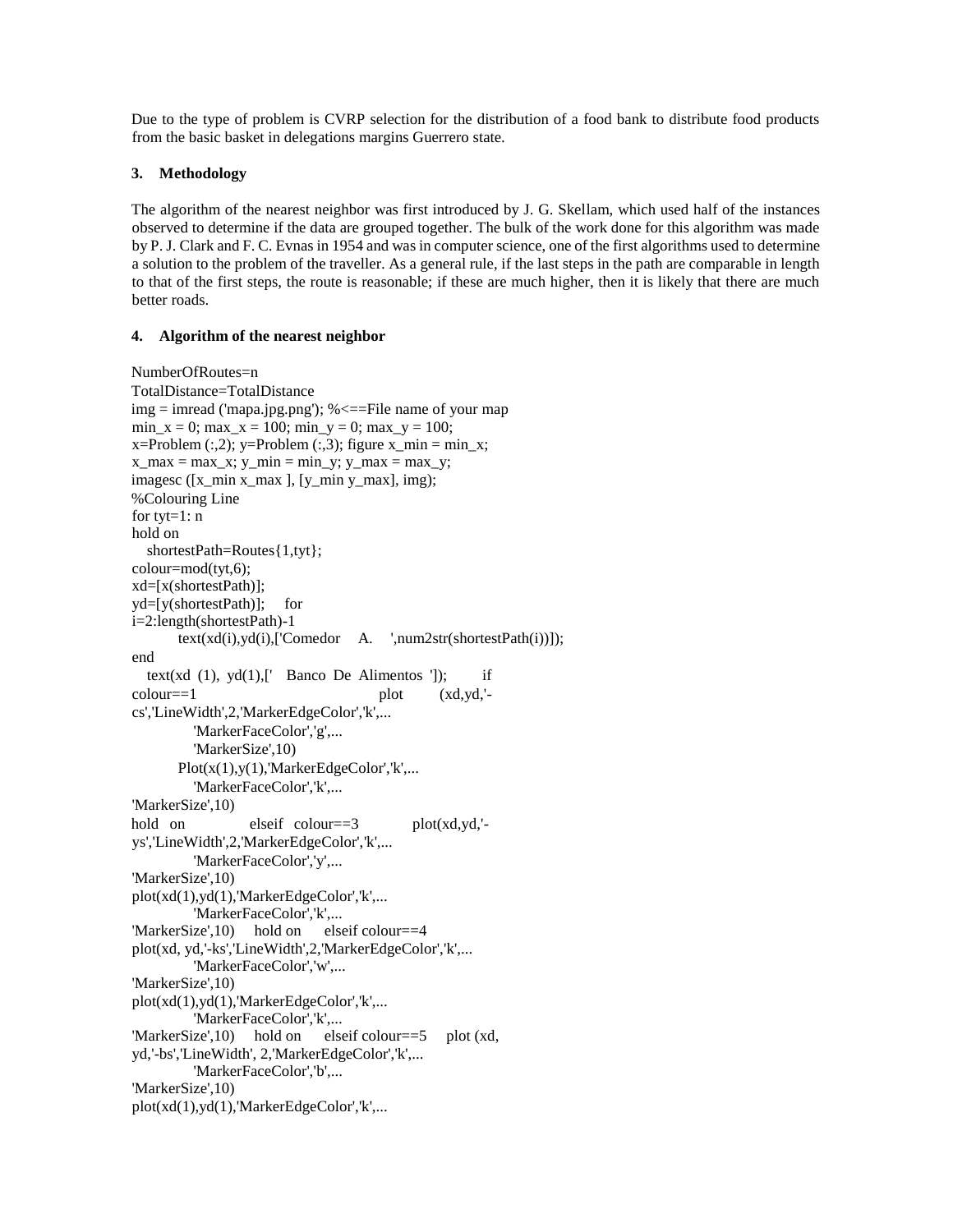'MarkerFaceColor','k',... 'MarkerSize',10) hold on elseif colour==0 plot(xd,yd,'-ms','LineWidth',2,'MarkerEdgeColor','k',... 'MarkerFaceColor','m',... 'MarkerSize',10) plot(xd(1),yd(1),'MarkerEdgeColor','k',... 'MarkerFaceColor','k',... 'MarkerSize',10) hold on end end

Title (['Total Distance = ', num2str (TotalDistance),' | Number of Routes = ', num2str (NumberOfRoutes)]); **Table 1.** Displays the instances of (x, y)

| Instances        |    |    |          |  |  |
|------------------|----|----|----------|--|--|
| Number of output | X  | y  | Demand   |  |  |
|                  | 52 | 55 | $\left($ |  |  |
| 2                | 76 | 66 | 10       |  |  |
| 3                | 73 | 74 | 15       |  |  |
| 4                | 79 | 64 | 10       |  |  |
| 5                | 80 | 60 | 20       |  |  |
| 6                | 80 | 55 | 30       |  |  |
| $\overline{7}$   | 78 | 73 | 10       |  |  |
| 8                | 80 | 78 | 20       |  |  |
| 9                | 74 | 56 | 30       |  |  |
| 10               | 86 | 77 | 20       |  |  |
| 11               | 85 | 68 | 25       |  |  |

#### **5. Design of Experiments**



**Figure 2**. Map of the distribution of the food bank in Matlab

The map represents the distribution of a food bank, which it used two routes to distribute foodstuffs to the delegations most marginalized of the state of Guerrero.

**Table 2.** Results of execution of the instance of the food bank

| Route 1 VRP |  |  |  |
|-------------|--|--|--|
| Route 2 VRP |  |  |  |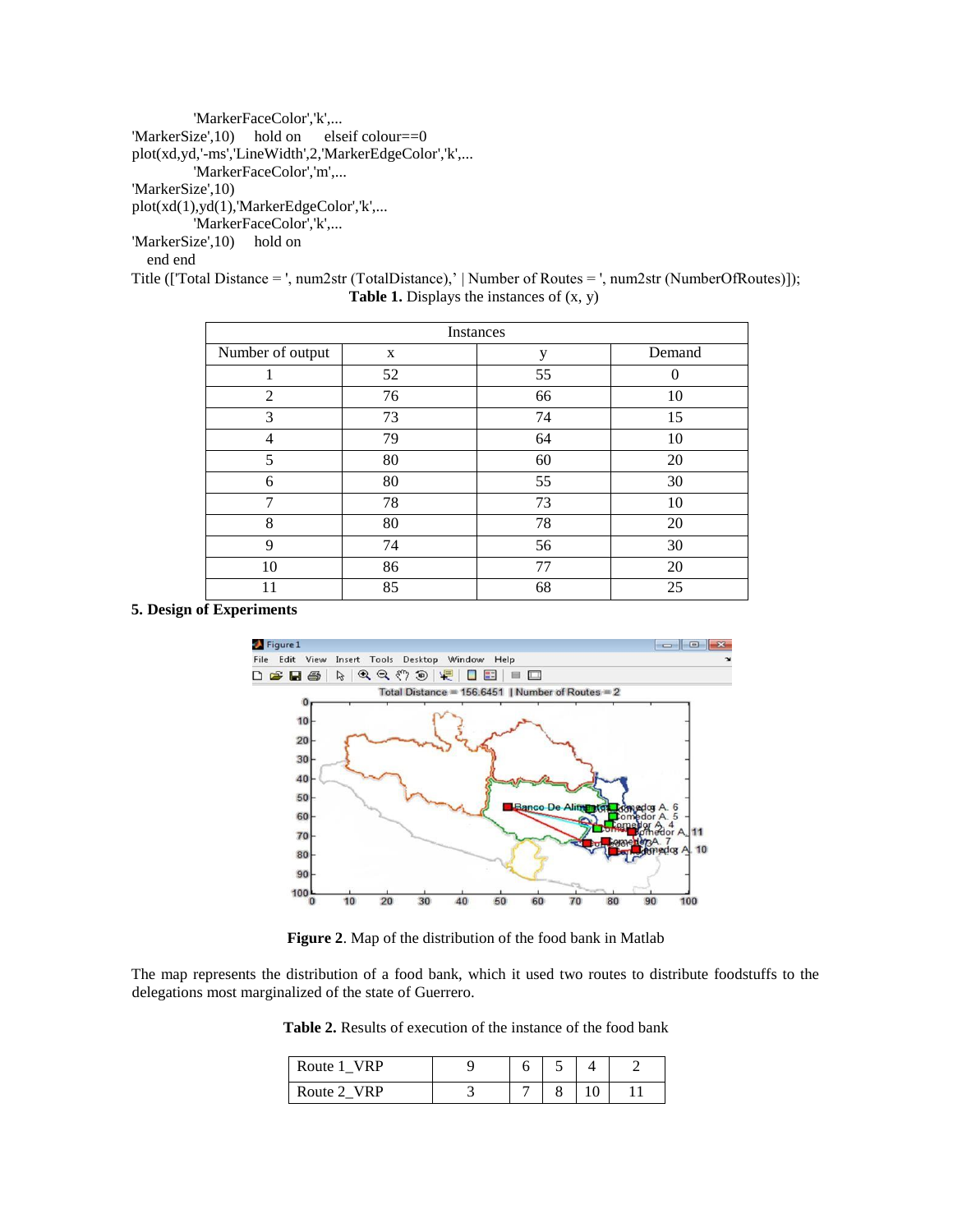| Vehicles              |          |  |  |
|-----------------------|----------|--|--|
| Capacity              | 12 Tons  |  |  |
| Number of routes      |          |  |  |
| <b>Total Distance</b> | 156.6451 |  |  |
|                       |          |  |  |



Figure 3. Closed Container-maximum capacity of 12 tons.

Program of the  $C + \cdot$  of Ant Colony to determine the total time for distribution to a food bank

include <stdio.h> #include <math.h> #include <stdlib.h> #include <assert.h>  $\#$ include  $\lt$ time.h $>$ #include "common/rand.h" //#define NUM\_ANTS 1002 #define NUM\_ANTS 11 #define NUM\_CITIES 11 //#define NUM\_CITIES 1002  $//\#define\ EDGE_SIZE$  100 #define NUM\_ITERATIONS (NUM\_CITIES \* 100) #define BASE\_PHEROMONE (double)(1.0 / (double)NUM\_CITIES) const double alpha = 1.0; const double beta = 1.0; const double rho = 0.9; const double qval  $= 60$ ; typedef struct { int node; float x; float y; } CITY\_T; typedef struct { int current\_city; int next\_city;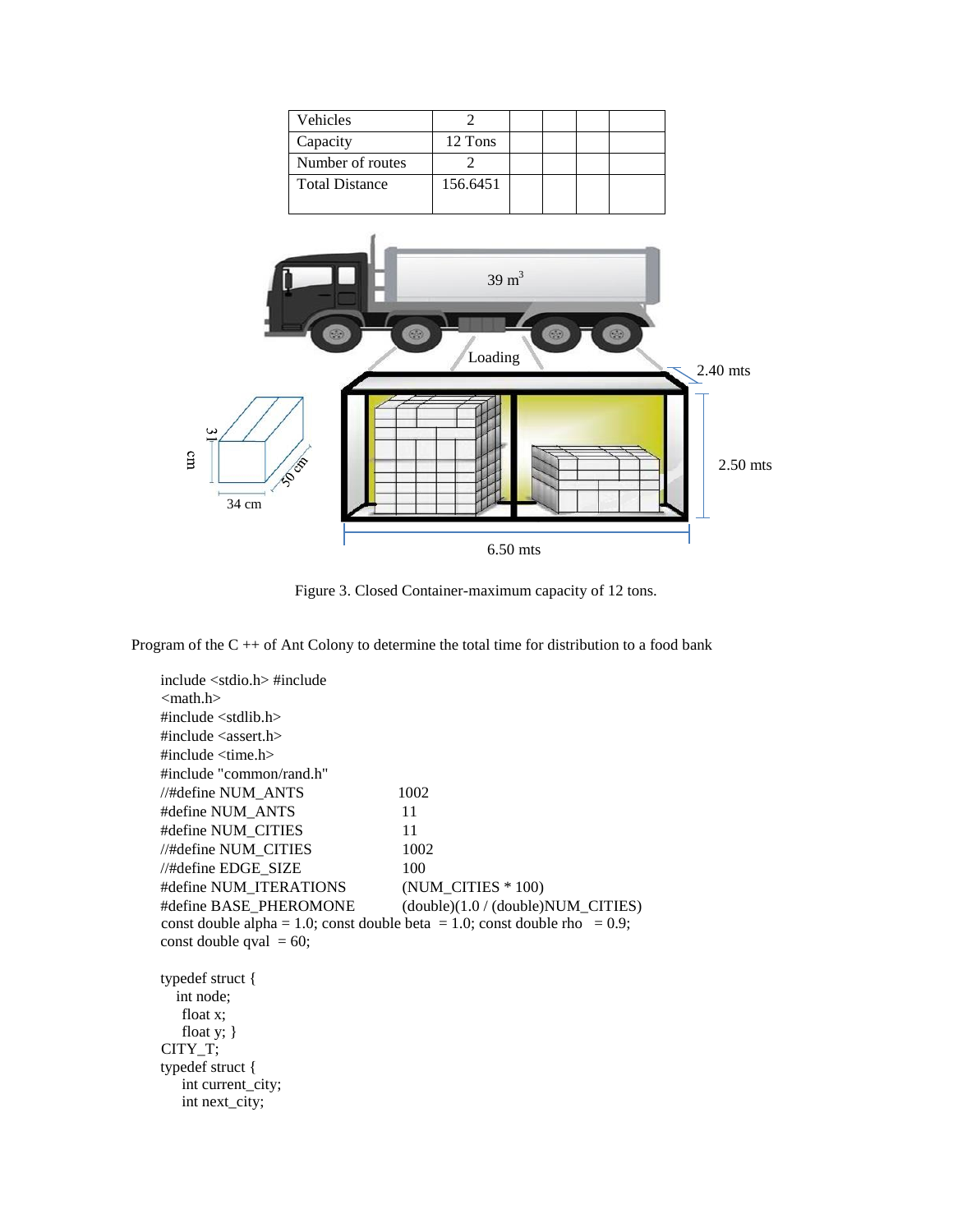// unsigned char tabu[NUM\_CITIES]; unsigned int tabu[NUM\_CITIES]; int tour index; // unsigned char tour[NUM\_CITIES]; unsigned int tour[NUM\_CITIES]; double tour\_length; } ANT\_T; CITY\_T cities[NUM\_CITIES]; ANT\_T ants[NUM\_ANTS]; double pheromone[NUM\_CITIES][NUM\_CITIES]; double precomputed\_distance[NUM\_CITIES][NUM\_CITIES]; int best\_index; double best\_tour = 100000.0; //double best\_tour = 300000.0; void cargar (void) { FILE \*fp;//apuntador de archivo register int i; int MAX=NUM\_CITIES; int x,y,z; //se abre el archivo a280.tsp con permisos de escritura if((fp=fopen("a280.tsp", "r"))==NULL){ printf("No se puede abrir el archivo.\n"); return; } Table 3a 11 Table 3b delegations 11 delegations 60% of ants 60% of ants

Beta=1 Beta=1

Rho=0.9 Rho=0.95

| Númber of runs | <b>Iteration</b> | Results |             |                |           |         |
|----------------|------------------|---------|-------------|----------------|-----------|---------|
|                |                  |         |             | Númber of runs | Iteration | Results |
| 1              | 44               | 183.607 | 3c<br>Table |                | 220       | 179.88  |
| $\overline{c}$ | 154              | 182.736 | Table       |                |           |         |
|                |                  |         | 3d          | $\overline{2}$ | 187       | 179.017 |
| 3              | 88               | 179.017 | 11          | 3              | 55        | 179.017 |
| $\overline{4}$ | 66               | 183.607 |             |                |           |         |
|                |                  |         |             | $\overline{4}$ | 33        | 180.493 |
| 5              | 594              | 179.017 |             | 5              | 110       | 176.827 |
| 6              | 33               | 179.88  |             |                |           |         |
|                |                  |         |             | 6              | 66        | 183.607 |
| 7              | 1089             | 186.044 |             | 7              | 66        | 179.017 |
| 8              | 418              | 179.017 |             |                |           |         |
|                |                  |         |             | 8              | 55        | 179.017 |
| 9              | 22               | 179.017 |             | 9              | 88        | 182.736 |
| delegations    | 11 delegations   |         |             |                |           |         |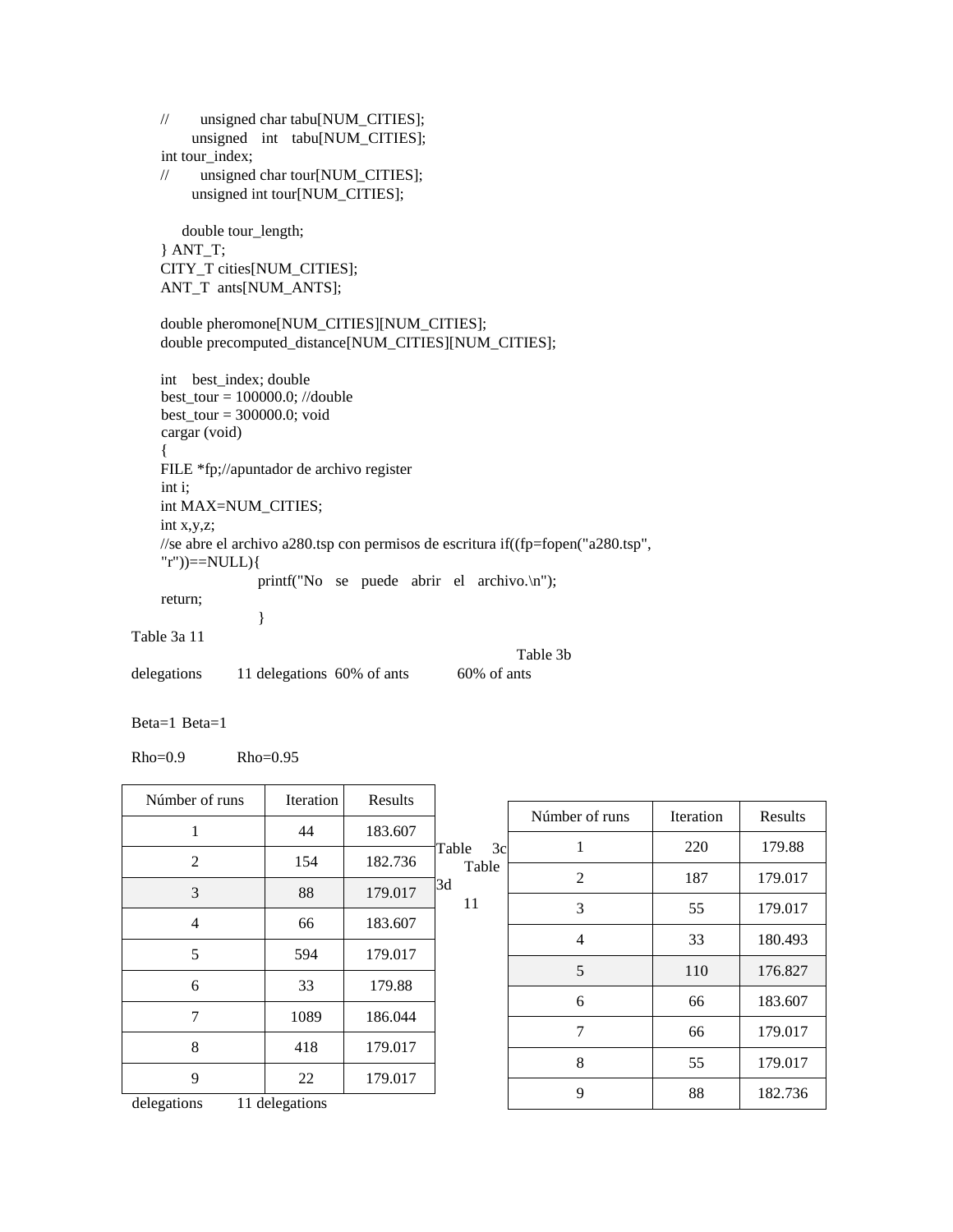| 60% of ants<br>207<br>017<br>$ -$<br>$\Omega$<br>$\sim$<br>70<br>9.VI<br>$\overline{1}$<br>رسد<br>*∿<br>$\tilde{\phantom{a}}$<br>60%<br><b>Contract Contract Contract Contract</b><br>__<br>ΟÌ |
|------------------------------------------------------------------------------------------------------------------------------------------------------------------------------------------------|
|------------------------------------------------------------------------------------------------------------------------------------------------------------------------------------------------|

ants

Beta=5 Beta=5

| $Rho=0.9$      | $Rho=0.95$ Table 4a |            | Table 4b- |  |
|----------------|---------------------|------------|-----------|--|
| Númbor of rupe | Itaration           | $D$ oculta |           |  |

| Númber of runs | Iteration | Results |
|----------------|-----------|---------|
| 1              | 11        | 179.017 |
| 2              | 44        | 179.017 |
| 3              | 33        | 179.017 |
| 4              | 44        | 179.017 |
| 5              | 44        | 179.017 |
| 6              | 55        | 179.017 |
| 7              | 110       | 179.017 |
| 8              | 33        | 179.017 |
| 9              | 44        | 179.017 |
| 10             | 33        | 179.017 |

| Númber of runs | <b>Iteration</b> | Results |
|----------------|------------------|---------|
| 1              | 33               | 179.017 |
| $\overline{2}$ | 33               | 179.017 |
| 3              | 55               | 179.017 |
| 4              | 11               | 179.017 |
| 5              | 44               | 179.017 |
| 6              | 88               | 179.017 |
| 7              | 22               | 179.017 |
| 8              | 22               | 179.017 |
| 9              | 44               | 179.017 |
| 10             | 33               | 179.017 |

delegations 11 delegations

80% of ants 80% of ants

Beta=1 Beta=1

Rho=0.9 Rho=0.95

| Númber of runs | Iteration | Results |                      | Númber of runs | Iteration | Results |
|----------------|-----------|---------|----------------------|----------------|-----------|---------|
| 1              | 66        | 188.234 |                      | 1              | 66        | 179.017 |
| $\overline{2}$ | 33        | 176.827 | Table<br>4c<br>Table | $\overline{2}$ | 396       | 183.607 |
| 3              | 396       | 179.017 | 4d<br>11             | 3              | 33        | 179.017 |
| 4              | 176       | 179.017 |                      | $\overline{4}$ | 319       | 179.888 |
| 5              | 55        | 179.017 |                      | 5              | 22        | 179.888 |
| 6              | 44        | 179.88  |                      | 6              | 132       | 176.827 |
| 7              | 66        | 185.629 |                      | 7              | 33        | 185.45  |
| 8              | 33        | 186.695 |                      | 8              | 44        | 179.017 |
| 9              | 121       | 179.017 |                      | 9              | 99        | 179.017 |
| 10             | 22        | 183.607 |                      | 10             | 88        | 176.827 |

delegations 11 delegations

80% of ants 80% of ants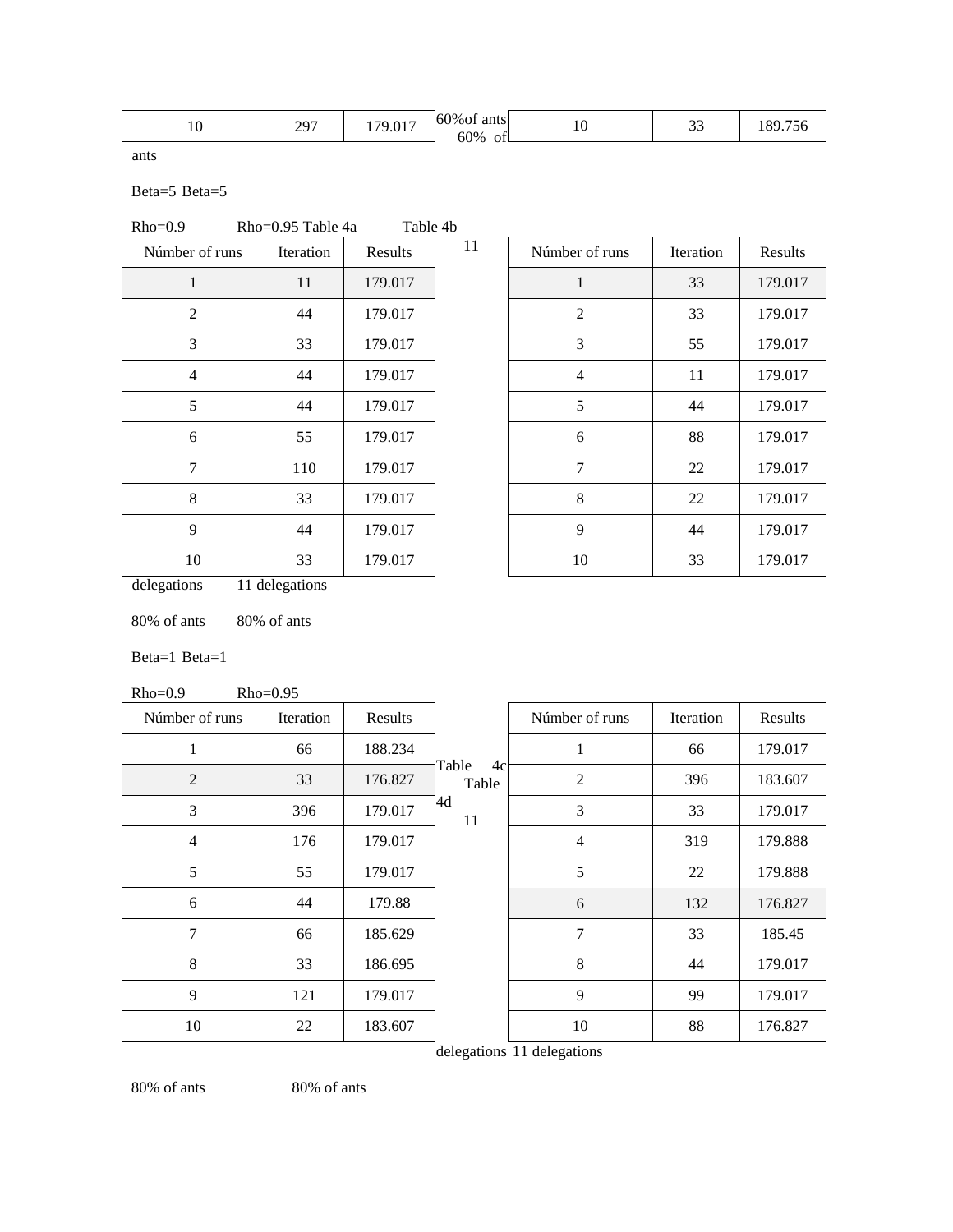# Beta=5

| $Rho=0.9$      |           | Rho=0.95 Table 5a |    | Table 5b       |
|----------------|-----------|-------------------|----|----------------|
| Number of runs | Iteration | Results           | 11 | Number of runs |
| 1              | 33        | 179.017           |    | 1              |
| 2              | 88        | 179.017           |    | 2              |
| 3              | 88        | 179.017           |    | 3              |
| 4              | 33        | 179.017           |    | 4              |
| 5              | 22        | 179.017           |    | 5              |
| 6              | 55        | 179.017           |    | 6              |
| 7              | 33        | 179.017           |    | 7              |
| 8              | 22        | 179.017           |    | 8              |
| 9              | 44        | 179.017           |    | 9              |
| 10             | 55        | 179.017           |    | 10             |

| Table 5b       |           |         |
|----------------|-----------|---------|
| Number of runs | Iteration | Results |
| 1              | 22        | 179.017 |
| 2              | 33        | 179.017 |
| 3              | 11        | 179.017 |
| 4              | 22        | 179.017 |
| 5              | 77        | 179.017 |
| 6              | 11        | 179.017 |
| 7              | 22        | 179.017 |
| 8              | 99        | 179.017 |
| 9              | 11        | 179.88  |
| 10             | 44        | 179.017 |

delegations 11 delegations

100% of ants 100% of ants

Beta=1 Beta=1

Rho=0.9 Rho=0.95

| Number of runs | Iteración | Results |
|----------------|-----------|---------|
| 1              | 55        | 179.017 |
| 2              | 22        | 187.691 |
| 3              | 55        | 180.547 |
| 4              | 132       | 179.888 |
| 5              | 132       | 179.017 |
| 6              | 165       | 188.478 |
| 7              | 341       | 179.888 |
| 8              | 55        | 180.493 |
| 9              | 209       | 179.017 |
| 10             | 396       | 183.762 |

| Number of runs | Iteración | Results | Number of runs | Iteration | Results |
|----------------|-----------|---------|----------------|-----------|---------|
| 1              | 55        | 179.017 |                | 66        | 182.736 |
| $\overline{2}$ | 22        | 187.691 | $\overline{2}$ | 176       | 179.888 |
| 3              | 55        | 180.547 | 3              | 22        | 185.45  |
| $\overline{4}$ | 132       | 179.888 | $\overline{4}$ | 143       | 188.478 |
| 5              | 132       | 179.017 | 5              | 22        | 184.52  |
| 6              | 165       | 188.478 | 6              | 88        | 176.827 |
| 7              | 341       | 179.888 | 7              | 33        | 179.017 |
| 8              | 55        | 180.493 | 8              | 66        | 179.017 |
| 9              | 209       | 179.017 | 9              | 77        | 179.017 |
| 10             | 396       | 183.762 | 10             | 33        | 179.888 |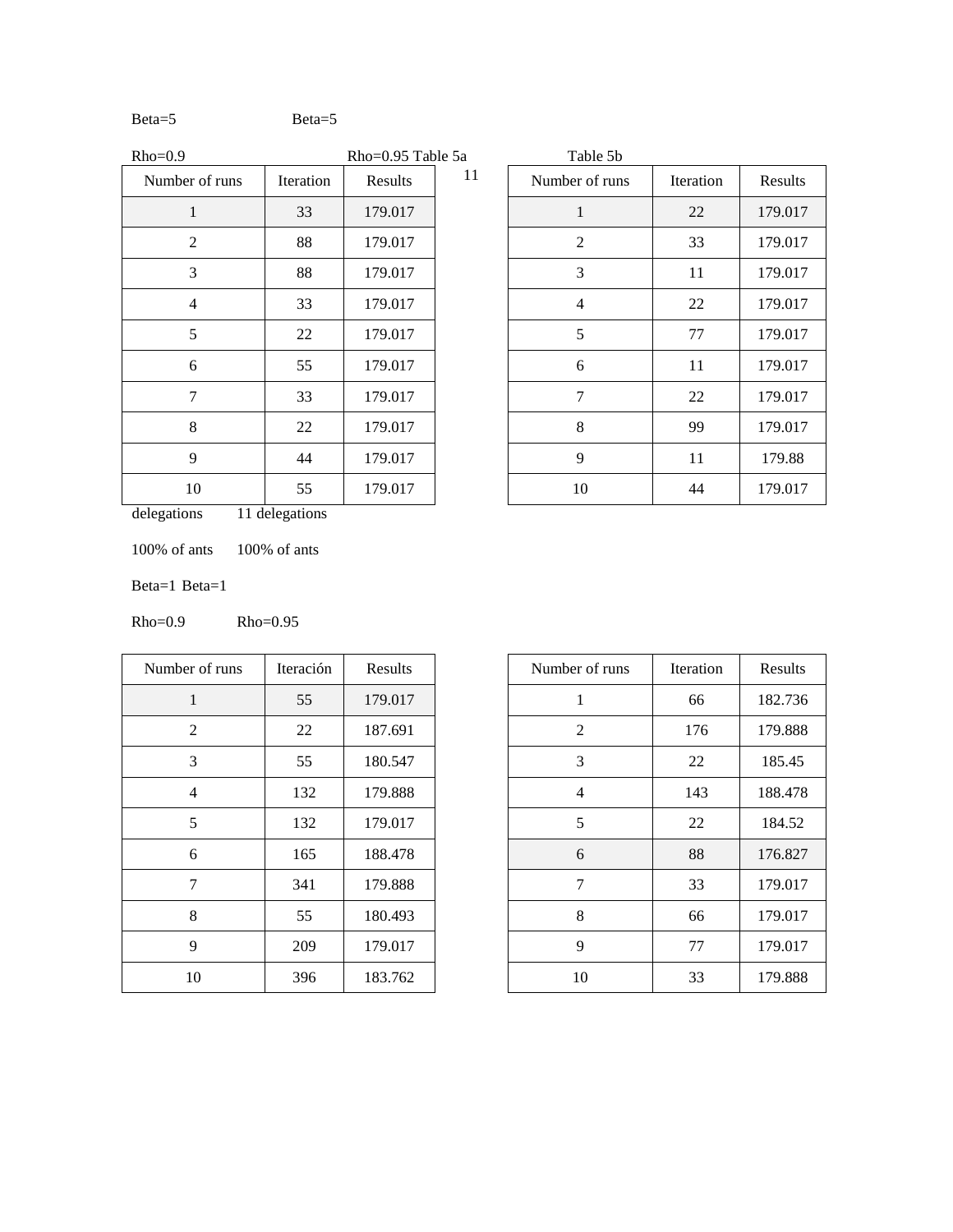| Table 5c<br>11 delegations  | Table 5d<br>11<br>delegations |  |  |
|-----------------------------|-------------------------------|--|--|
| $100\%$ of ants<br>$Beta=5$ | $100\%$ of<br>ants            |  |  |
| $Rho=0.9$                   | $Beta=5$                      |  |  |

| Number of<br>runs | <b>Iteration</b> | Results |
|-------------------|------------------|---------|
| 1                 | 33               | 179.017 |
| 2                 | 22               | 179.017 |
| 3                 | 55               | 179.017 |
| 4                 | 22               | 179.017 |
| 5                 | 22               | 179.017 |
| 6                 | 33               | 179.017 |
| 7                 | 220              | 179.017 |
| 8                 | 44               | 179.017 |
| 9                 | 275              | 176.827 |
| 10                | 11               | 179.017 |

| $Rho=0.95$     |           |         |  |                |           |         |
|----------------|-----------|---------|--|----------------|-----------|---------|
| her of         | Iteration | Results |  | Number         | Iteration | Results |
| $\mathbf{1}$   | 33        | 179.017 |  | 1              | 33        | 179.017 |
| 2              | 22        | 179.017 |  | $\overline{2}$ | 88        | 179.017 |
| 3              | 55        | 179.017 |  | 3              | 33        | 179.017 |
| $\overline{4}$ | 22        | 179.017 |  | $\overline{4}$ | 187       | 179.88  |
| 5              | 22        | 179.017 |  | 5              | 11        | 179.017 |
| 6              | 33        | 179.017 |  | 6              | 33        | 179.017 |
| 7              | 220       | 179.017 |  | 7              | 66        | 179.017 |
| 8              | 44        | 179.017 |  | 8              | 66        | 179.017 |
| 9              | 275       | 176.827 |  | 9              | 44        | 179.017 |
| 10             | 11        | 179.017 |  | 10             | 44        | 179.017 |

# Table 6 Summary of experiments

( instances of 11 delegations )

| % of ants | Beta         | Rho  | Iteration | Results |
|-----------|--------------|------|-----------|---------|
| 60%       | 1            | 0.9  | 88        | 179.017 |
| 60%       | 1            | 0.95 | 110       | 176.827 |
| 60%       | 5            | 0.9  | 11        | 179.017 |
| 60%       | 5            | 0.95 | 33        | 179.017 |
| 80%       | 1            | 0.9  | 33        | 176.827 |
| 80%       | $\mathbf{1}$ | 0.95 | 132       | 176.827 |
| 80%       | 5            | 0.9  | 33        | 179.017 |
| 80%       | 5            | 0.95 | 22        | 179.017 |
| 100%      | 1            | 0.9  | 55        | 179.017 |
| 100%      | 1            | 0.95 | 88        | 176.827 |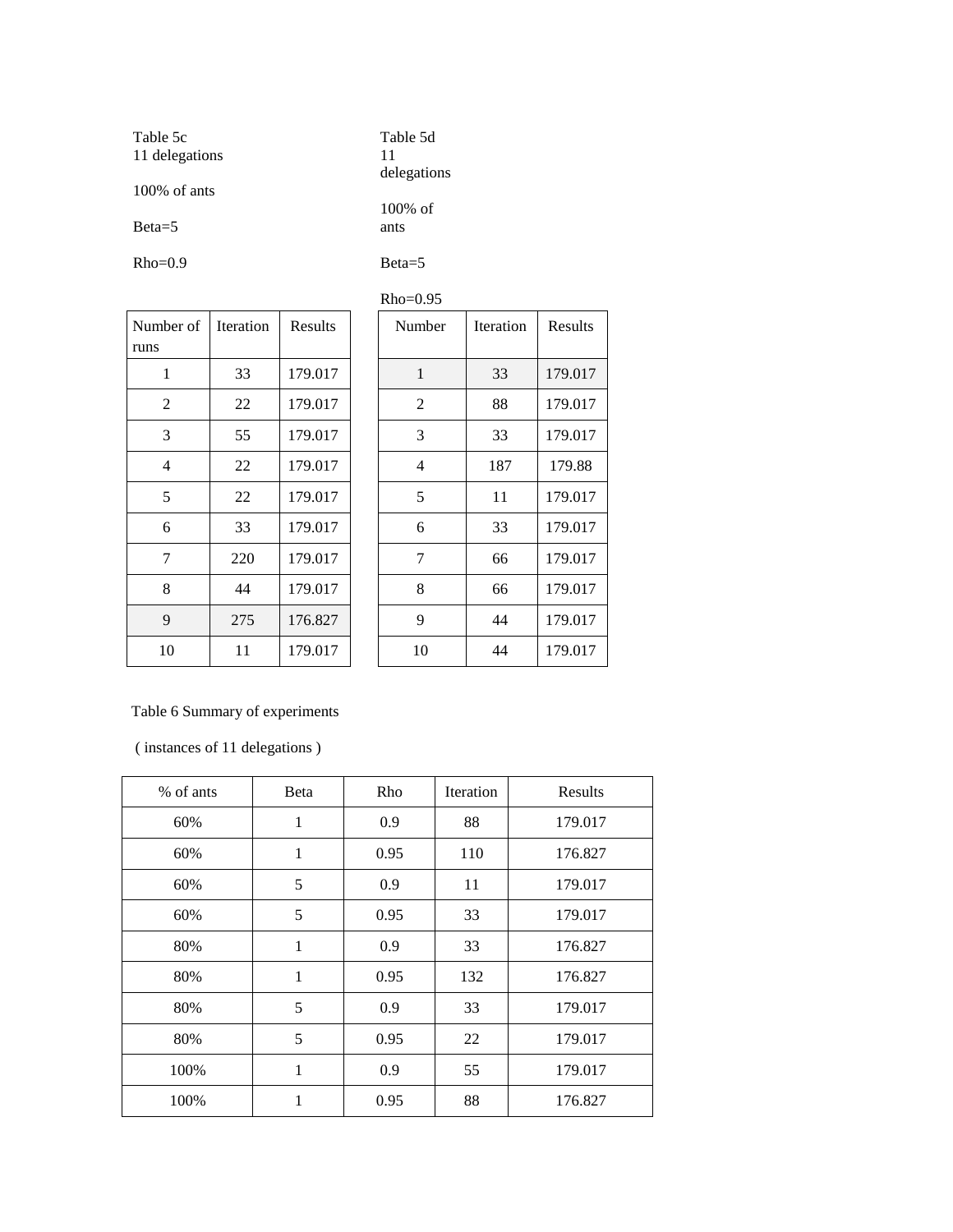| 00% | $\overline{\phantom{0}}$ | $_{0.9}$ | 275<br>ل ا ک | 176.827 |  |
|-----|--------------------------|----------|--------------|---------|--|
| 00% | ັ                        | 0.95     | $\sim$<br>JJ | 170 017 |  |

The first column shows the percentage of ants, the values that were used were:

60% Ant =  $6.6$ 

80% Ant =8.8

100 Ant=11

The second column shows the values of the variable beta, which are 1 and 5. Third column shows the values of the variable rho, which are 0.9 and 0.95. The fourth column shows that iteration is found the optimum result of the tour. The last column shows the result of the optimal tour.

Remarked The results show the best of all the experiments. On the basis of these results it was found that the best values for beta, rho and the percentage of ants:

 $Beta = 5$ 

 $Rho = 0.9$ 

Percentage of ants =100%

Time of the distribution of the 2 paths is 176,827 with a total distance of 156.6451 with a maximum load of 12 tons.

#### **6. Conclusions and future reserch**

In the present work was carried out a problem that is within the field of study of the logistics that the PVR with a mathematical formulation of the nearest neighbor in the software using Matlab, which made it possible to reach the optimal solution for the distribution of a food bank and to determine the time of distribution program was used for the C to determine the total time and distance was obtained with the Matlab software.

Significantly was demonstrated the results with the use of a mathematical model as it is the nearest neighbor that can be used to reduce the solution of many VRP variants with regard to the Bin packing. The problem of routing of vehicles is presented in a food bank of Diconsa distributor which is located in the state of Guerrero that distributes its products in the basket to the delegations of the mountain which have a social status quite marginalized.

During this work only consider to distribute the products of the basic basket of a food bank considering 2 delegations of the state of Guerrero, however were not considered the time windows, nor much less the costs that will be generated during the distribution of such products. For future work is to continue with the implementation of the PVR and with its various restrictions.

#### **7. Acknowledgments**

First I thank God for letting me in that I've been given this opportunity to come to this summer scientific in this city of Cuernavaca Morelos at the Universidad Autónoma del Estado de Morelos, on the other hand my family mainly to my lord father Severo Hernández Castillo and my lady mother Aristea Santos Francisco , Dr. Alberto Ochoa, Dr. Alberto Hernandez , to my colleagues who were also in this course as it is Maria Guadalupe , Fernando, Marlene , Eric Joel as well also i thank the higher technical institute of Naranjo's for having made the invitation to come to this summer scientific.

#### **8. References**